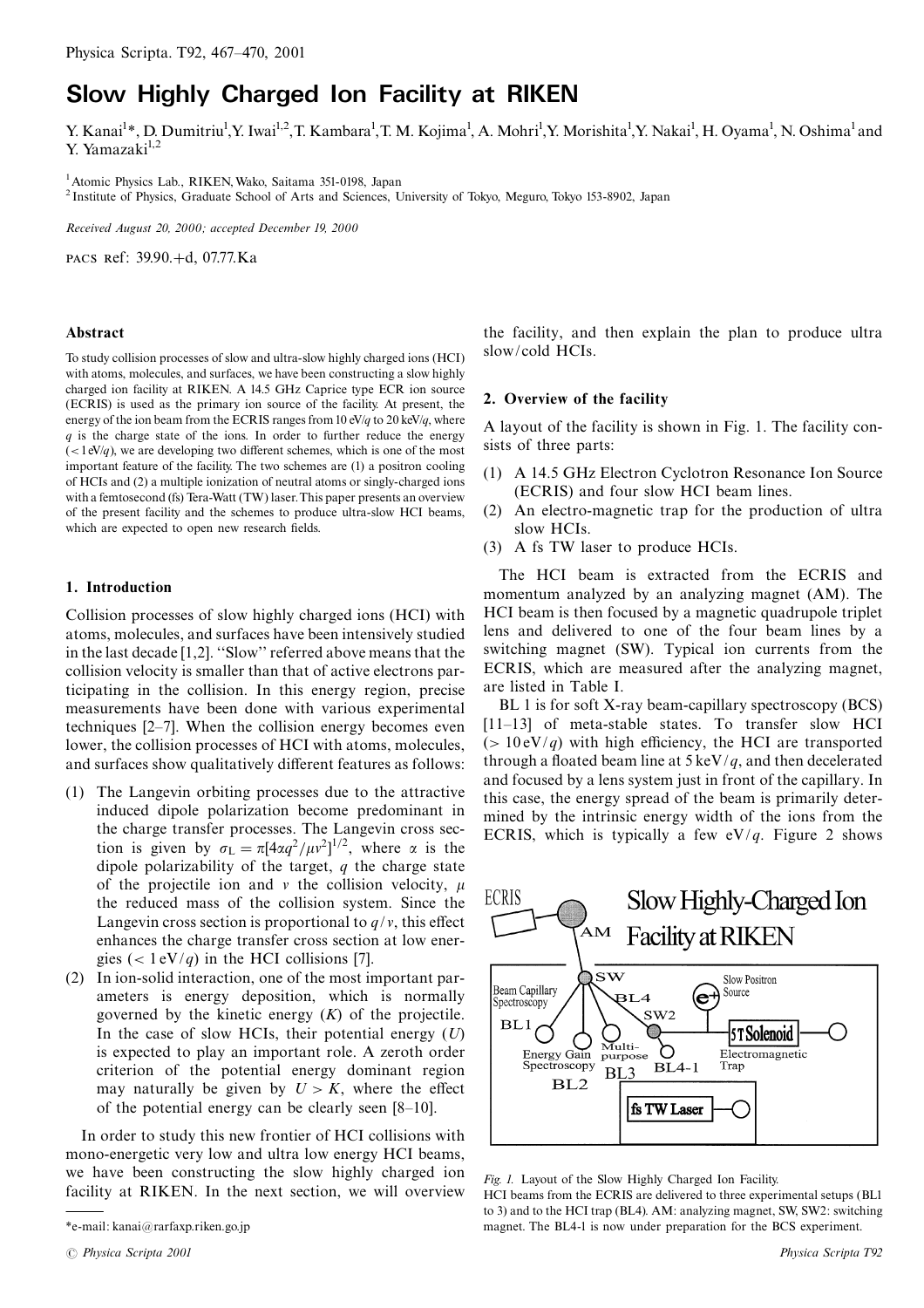Table I. Typical Ion Currents from ECRIS measured after AM. Extraction voltage  $15kV$ . Aluminum plasma chamber is used. Beam size at Faraday cup is  $15 \text{ mm} \times 15 \text{ mm}$ .

| Ions                                               |  |  | $Q^{3+}$ $Q^{5+}$ $Q^{6+}$ $Q^{7+}$ $Ar^{8+}$ $Ar^{11+}$ $Ar^{14+}$ $Ar^{16+}$ |  |  |
|----------------------------------------------------|--|--|--------------------------------------------------------------------------------|--|--|
| Currents ( $\mu$ A) 740 232 330 60 291 68 3.5 0.12 |  |  |                                                                                |  |  |



Fig 2. A schematic drawing of Deceleration Lens at BLI.

the deceleration lens of BL1, which consists of 7 cylindrical electrodes of 34 mm inner diameter. The available energy range at BL1 is from 10 eV/q to 20 keV/q.

BL2 is for experiments with mono-energetic slow HCIs. It consists of a deceleration lens followed by a double path hemispherical analyzer of 40 mm radius. The deceleration lens consists of 6 disk electrodes with 40 mm inner diameter, which works as a highly-efficient first deceleration stage of HCIs from  $2-5 \text{ keV}/q$  down to  $300 \text{ eV}/q$ . The  $300 \text{ eV}/q$ HCIs are further decelerated by a second deceleration lens down to the final energy, and then monochromatized with the double path hemispherical analyzer having an energy resolution of  $\Delta E/E = 1/150$  [14,15]. Four jaw slits between the two deceleration stages, and two apertures of 1 mm diameters at the entrance lens of the hemispherical analyzer are used to limit the angular divergence to  $\sim 1^{\circ}$ . Typical currents after the analyzer are listed in Table II. A single-path 50 mm radius hemispherical electrostatic energy analyzer with  $\Delta E/E = 1/100$  is installed on a turntable in the chamber, which allows double differential energy gain spectroscopy.

Table II. Typical Ion Currents below 100 eV/q. High voltage of  $-2kV$  is applied to the beam line. The ion intensities are measured after the deceleration and energy analysis. Typical beam size is a few mm at Faraday cup in the chamber of BL2.

| Ions                                                                          | $Ar^{4+}$  | $Ar^{6+}$         | $Ar^{8+}$         | $He+$            | $He^{2+}$           |
|-------------------------------------------------------------------------------|------------|-------------------|-------------------|------------------|---------------------|
| Energy $(eV)$<br>Energy Width $(eV)$ 2.7<br>Intensity $(10^8 \text{ s}^{-1})$ | 240<br>8.4 | 270<br>1.5<br>7.5 | 280<br>1.6<br>1.4 | 20<br>0.18<br>04 | 140<br>1.16<br>15.6 |

BL3 is a plain (i.e. no deceleration mechanism) beam line for various *ad hoc* experiments [16]. The available energy of HCIs is from  $1 \text{ keV}/q$  to  $20 \text{ keV}/q$ .

BL4 is newly prepared particularly for preparation of ultra slow HCIs. The HCIs from the ECRIS are transported to the electro-magnetic trap through BL4 and a second switching magnet (SW2). The available energy at BL4 is from  $1 \text{ keV}/q$  to  $20 \text{ keV}/q$ . The HCIs injected into the trap are sympathetically cooled with cold positron plasmas preinjected in the trap. Details of the cooling scheme in the trap will be discussed in the next section [17]. At BL4-1 which is another beam line after SW2, a visible light BCS experiment is under preparation which will provide information on the very beginning of the charge transfer in HCI-surface collisions [13,18]

In parallel to the production of positron-cooled ultra slow HCIs, a fs TW laser is prepared (see Fig. 1) to study the production mechanisms of HCIs under strong electric fields, which is known to produce multiple ionization of atoms, molecules, and clusters [19–21]. The production mechanisms are not well-understood [22].

### 3. Cold HCI production

# 3.1. Positron cooled HCI

HCIs from the ECRIS are injected through the beam line (BL4) into a strong magnetic field where an electromagnetic trap is installed. The HCIs are cooled with a cold positron plasma in the trap [17]. The procedure is an inverted version of antiproton cooling with electrons [23], which is going on at CERN to produce strong ultra slow antiproton beams [24–26]. The HCIs will be cooled down to the environmental temperature (several Kelvin), which are then extracted from the trap to study, e.g., HCI-surface interaction.

Figure 3 shows the cooling procedure of HCIs, which is divided into several stages as described below.

- Step 1: Electron accumulation and cooling.
- Electrons are injected and accumulated in the trap with electric potential gates on both ends of the trap, which confines the axial motion of the electrons. On the other hand, the magnetic field of the solenoid confines the electrons radially. Electrons are cooled down by synchrotron radiation due to a strong magnetic field (5T) within a fraction of a second. Step  $2$ : Positron accumulation and cooling.
	- Positrons of keV energies are injected into the trap area and converted into a few eV positrons with a tungsten (W) re-moderator, sympathetically cooled with the cold electron plasmas and then trapped, and then further cooled via synchrotron radiation. Assuming a re-moderator efficiency of 25% [27] and a slow positron intensity of  $10^7$ positrons/second, about  $10^8$  positrons are to be accumulated in the trap within 100 seconds.
- Step 3: HCI injection and cooling by collisions with cold positrons.

A simulation tells us that  $10^6$  of  $2 \text{ keV}/q \text{ Ar}^{8+}$  are cooled down to 100 K by collisions with the 10<sup>8</sup> cold positrons within 10 seconds as shown in Fig. 4 [17]. In this simulation, the time dependences of temperatures for positrons and HCIs are calculated by the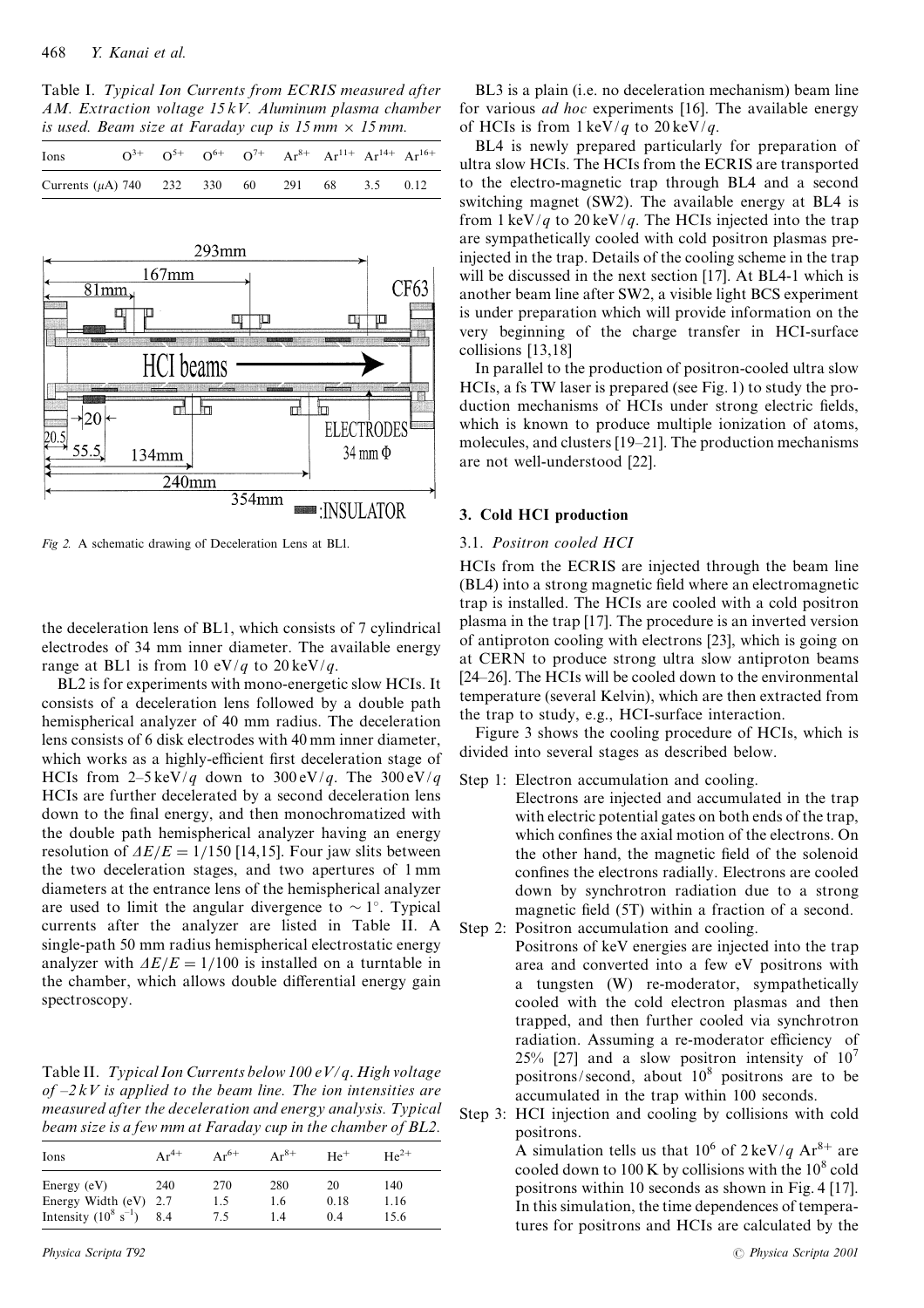

Fig. 3. Electric potential configuration in the electromagnetic trap.



Fig. 4. Simulation of positron cooling.

The number of positrons in the trap is assumed to be  $10^8$  with their temperature of 4.5 K. The solid, broken, and dotted lines show the time dependences of the ion temperature for  $10^5$ ,  $10^6$ , and  $10^7$  Ar<sup>8+</sup> ions of 16 keV, respectively.

following rate equations.

$$
\frac{d}{dt}T_i = -\frac{1}{\tau_{eq}}(T_i - T_{e+}),
$$
\n(1)

$$
\frac{d}{dt}T_{e+} = \frac{N_i}{N_{e+}} \frac{1}{\tau_{eq}} (T_i - T_{e+}) - \frac{2}{3 \cdot \tau_c} (T_{e+} - T_0), \quad (2)
$$

where,  $N_i$  and  $N_{e+}$  are the total number of HCIs and positrons sharing the same volume, and  $T_i$ ,  $T_{e+}$ , and  $T<sub>o</sub>$  the temperatures of HCIs, positrons, and the environment, respectively,  $\tau_c$  a cooling time constant of the synchrotron radiation, e.g., 0.1 s in a magnetic field of 5T.  $\tau_{eq}$  is a time constant for thermal equilibration of both positrons  $(T_{e+})$  and HCIs  $(T_i)$  and is given by

$$
\tau_{\text{eq}} = \frac{3 \cdot 2^{1/2} \pi^{3/2} \epsilon_0^2 m_i m_{\text{e+}} k^{3/2}}{n_{\text{e+}} z^2 e^4 \ln A} \left(\frac{T_{\text{e+}}}{m_{\text{e+}}} + \frac{T_i}{m_i}\right)^{3/2} \tag{3}
$$

where  $\varepsilon_0$  is the permittivity of vacuum, k the Boltzmann constant,  $m_i$  the mass of HCI,  $m_{e+}$ the mass of the positron,  $n_{e+}$  the positron density,  $z$  the charge states of HCI,  $e$  the electron charge, In  $\Lambda$  the Coulomb logarithm [28].  $\Lambda$  is defined as the ratio of the Debye length to the closest approach between positrons and HCIs.

Step 4: Extraction of ultra slow HCI from the trap. The expectation values of intensity of the cold HCI are  $10^6$  particles/one cooling-cycle, i.e. 2 min, under the conditions listed in Tables III and IV.

The positrons are generated by a  $^{22}$ Na radioactive source. Energetic positrons from the  $^{22}$ Na are efficiently degraded in a Ne gas solid moderator prepared just in front of the  $^{22}$ Na source [29] with an efficiency of  $\sim 0.5\%$ , are then accelerated to  $\sim$  100 eV and guided by a 10 mT magnetic field to the trap area. The specifications of the positron source are summarized in Table III.

A superconducting solenoid of 5 T is prepared to cool electrons and positrons, and also to stably trap slow HCIs, the system parameters of which are given in Table IV.

# 3.2. TW-Laser

Multiple ionization processes induced by the fs TW laser will be used to produce slow HCIs as another method. Table V gives a specification of the laser. To obtain enough power density to produce HCIs, the laser beam with 40 mm diameter is introduced into a vacuum chamber via a fused-silica glass window, and then focused by an off-axis parabolic

Table III. Specification of the slow positron source.

| Positron Source:       | $^{22}$ Na (40 mCi)          |
|------------------------|------------------------------|
| Moderator:             | Rare Gas Solid (Ne)          |
| Moderation Efficiency: | $0.5\%$                      |
| Beam Intensity:        | $5 \times 10^6$ slow $e^+/s$ |
| Energy Spread:         | 3eV                          |
| Beam Diameter:         | 5 mm (at moderator)          |
| Beam Transport:        | Magnetic Transport (10 mT)   |

Table IV. Specification of the superconducting solenoid for the electromagnetic trap.

| Magnetic Field $(B)$ :        | $< 5$ Tesla               |
|-------------------------------|---------------------------|
| $\Delta B/B$ in trap region:  | $~< 10^{-3}$              |
| <b>Expected Trap Region:</b>  | 4 mm in diameter          |
|                               | $\times$ 500 mm in length |
| Vacuum Vessel Inner Diameter: | 96 mm                     |
| Inner Wall Temperature:       | 6 K                       |